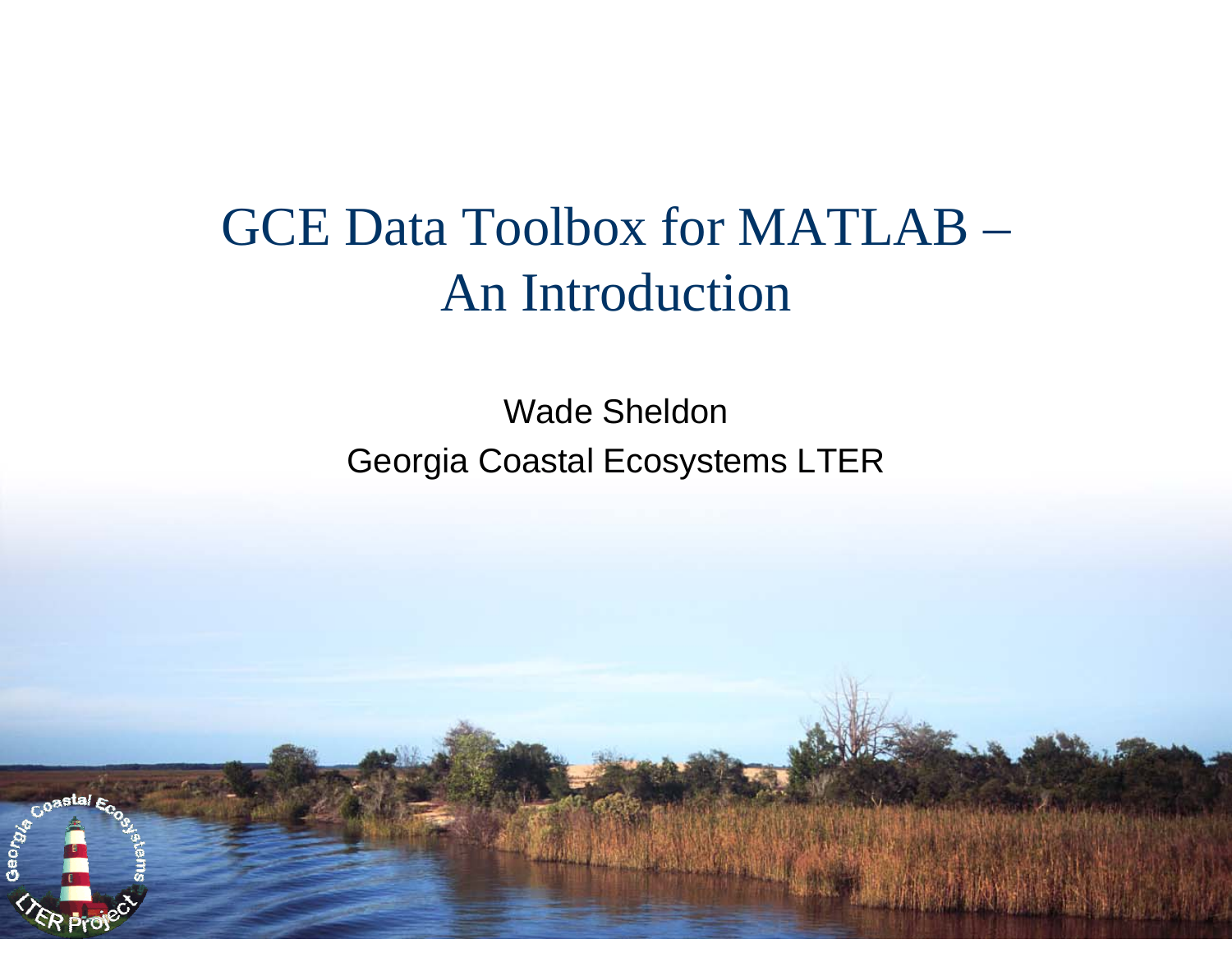# Background & Motivation

### T Georgia Coastal Ecosystems LTER project started in May 2000

- $\triangleright$  Major data collection effort
- $\triangleright$  NSF & LTER require data archiving and sharing
- ¾ LTER requires detailed "metadata" for every data set
- $\blacktriangleright$ Needed to standardize data processing, quality control, documentation

#### T. No ready-to-use software for LTER data management

- $\blacktriangleright$ Lab management software (LIMS) useless for field data, expensive
- ¾ Most LTER sites were using "flat files" limiting
- ¾ A few sites using relational databases, client/server apps proprietary, complex, unfamiliar, require constant network access

### T Chose to develop custom data management software (MATLAB)

- $\blacktriangleright$ Experienced using MATLAB for automating data processing, GUIs
- $\blacktriangleright$ Better code-reuse potential than database/web solution
- ¾Best compromise: file-based but supports fully dynamic operations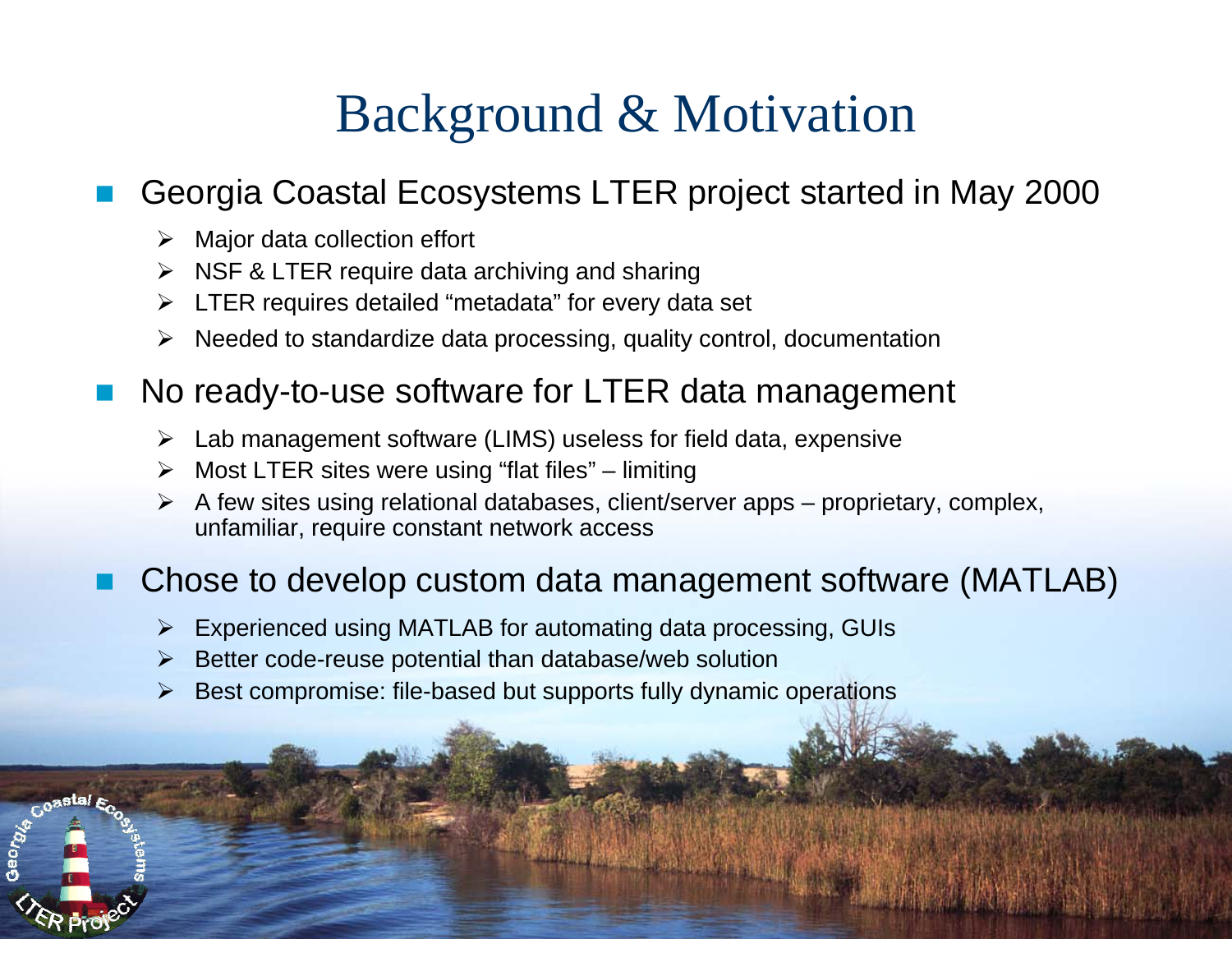## GCE Data Model

#### F Started by reviewing ESA's "FLED" report

¾ Gross, Katherine L. and Catherine E. Pake. 1995. Final report of the Ecological Society of America Committee on the Future of Long-term Ecological Data (FLED). Volume I: Text of the Report. The Ecological Society of America, Washington, D.C.

#### k. Identified information storage requirements

- $\triangleright$  Any number of numeric (integer, float, exponential) and text variables
- ¾ Structured attribute metadata for each variable (name, units, desc., type, precision, ...)
- $\triangleright$ Structured documentation (dataset metadata) for dynamic updating, formatting
- ¾ Versioning and processing history info (lineage)
- ¾ Added later: quality control rules for every variable, flags for every value
- F Designed data model: "GCE Data Structure"
	- ¾ MATLAB "struct" array with named fields for each class of information
	- $\blacktriangleright$ Detailed specifications for allowed content in each field
	- ¾ "Virtual table" design based on matched arrays for linking attribute metadata, data, flags
	- $\blacktriangleright$ Same philosophy as relational database table plus additional descriptors

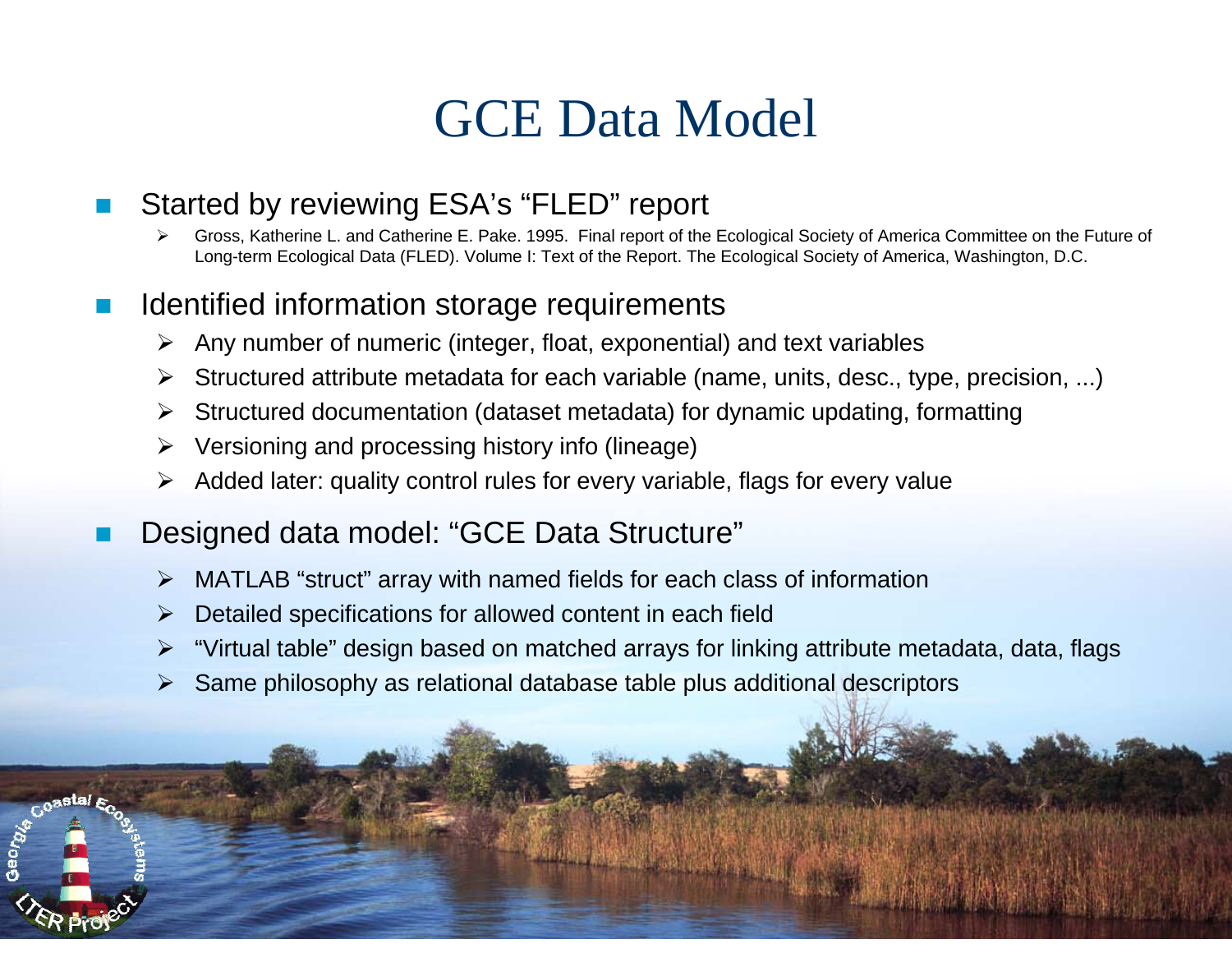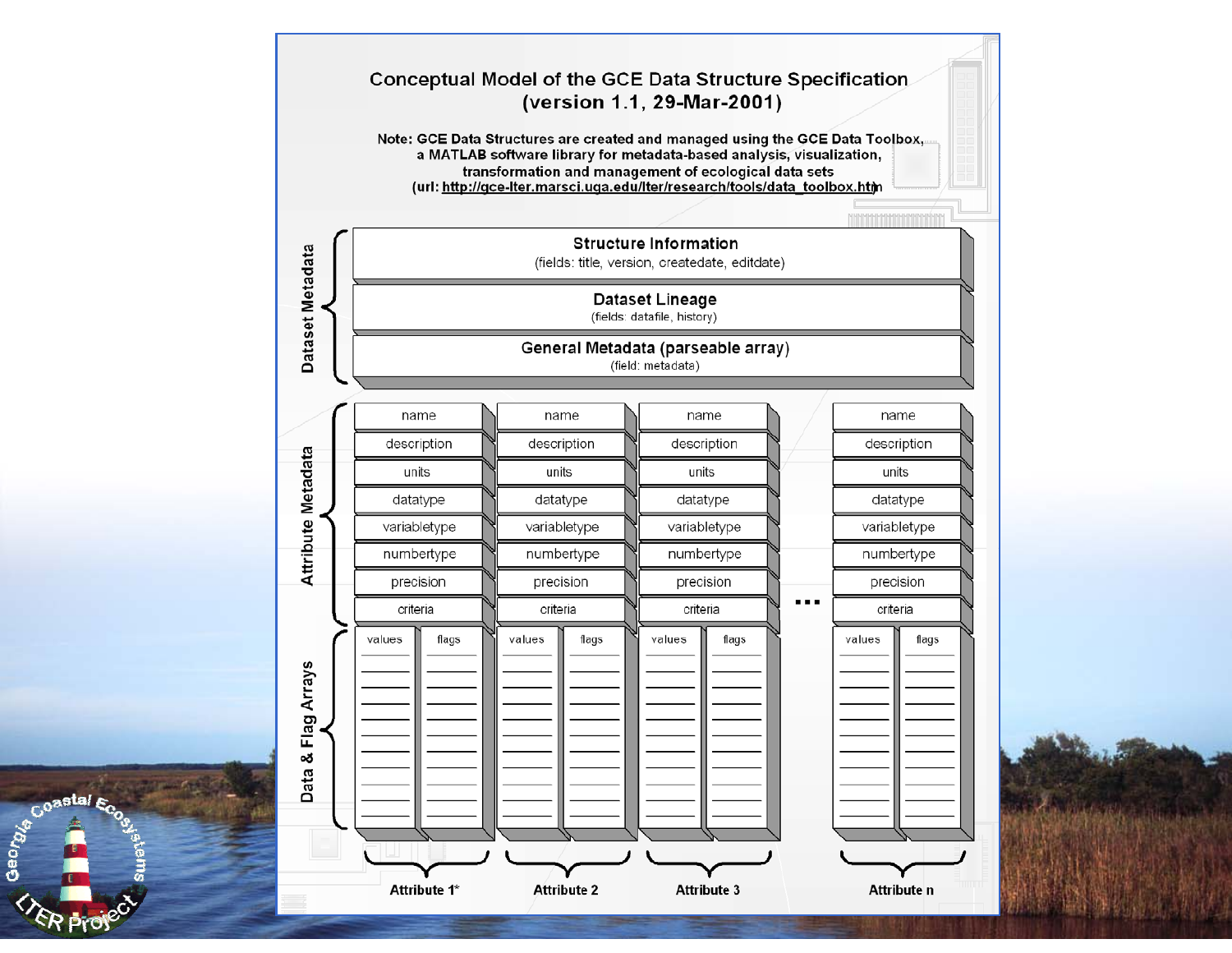### Toolbox Development

T Developed MATLAB software library to work with data structures

- ¾ Utility functions to abstract low-level operations (API)
	- Create structure, add/delete columns, copy/delete rows
	- $\blacksquare$ Extract, sort, query, update data, update flags
- $\triangleright$  Analytical functions for high-level operations
	- Statistics, visualizations, geographic & date/time transformations
	- Unit inter-conversions, aggregation/re-sampling, joining data sets
- $\triangleright$  GUI interface functions to simplify using the toolbox
- ¾ All functions use metadata, data introspection to auto-parameterize and automate operations (semantic processing)
- T. Developed indexing and search support (and GUI search engine)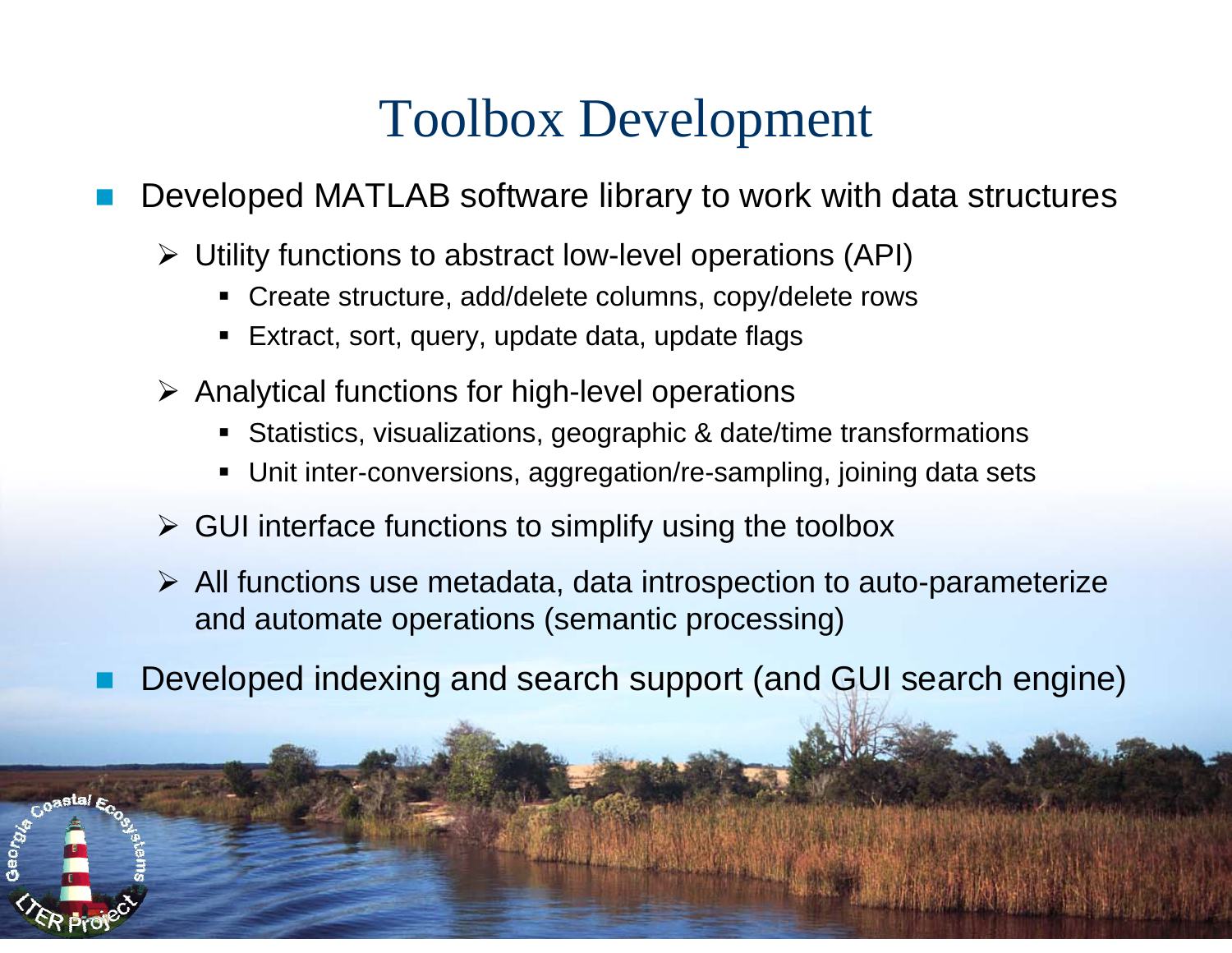# Startup Window (ui\_aboutgce.m)

### About the GCE Data Toolbox **GCE Data Toolbox for MATLAB** Software tools for metadata-based analysis, visualization and transformation of ecological data sets Toolbox Version 2.997 (20-Mar-2010) (c)2002-2010 Wade M. Sheldon and the Georgia Coastal Ecosystems LTER Project Wade M. Sheldon Dept. of Marine Sciences University of Georgia Athens, GA 30602-3636 email: sheldon@uga.edu **Dataset Editor Mapping Tools Documentation Search Engine Exit MATLAB** -- Software Usage Agreement and Disclaimer -The GCE Data Toolbox is provided as a courtesy to the scientific community to support offline analysis and customization of data sets distributed by the Georgia Coastal Ecosystems Long Term Ecological Research project (http://gce-lter.marsci.uga.edu/). The latest versions of the software and documentation are available on the World Wide Web at: http://gce-lter.marsci.uga.edu/public/im/tools/data\_toolbox.htm. Use of these tools is subject to the following conditions: Automatically load startup screen if all other windows are closed

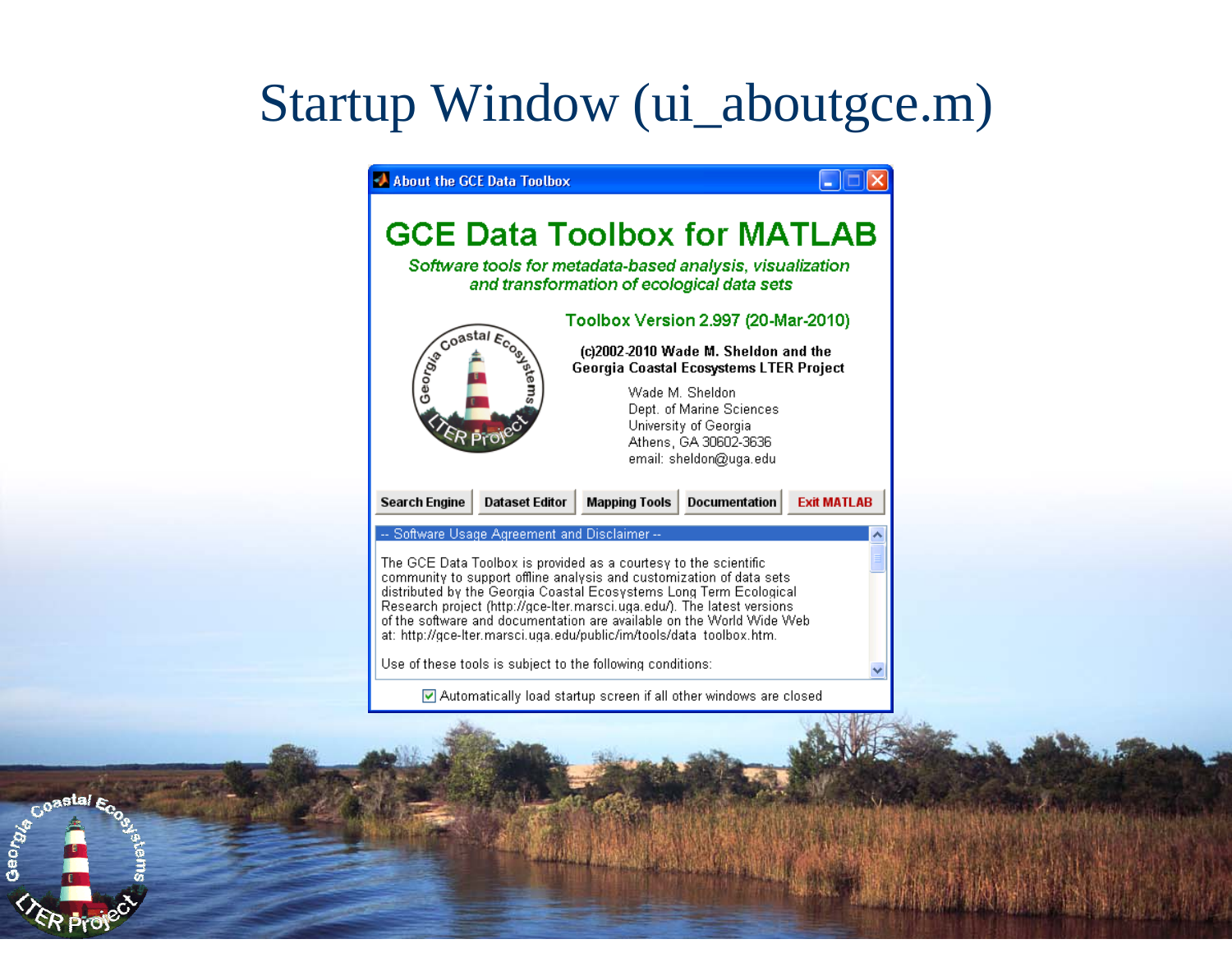# Search Engine (ui\_search\_data.m)

| File Options Tools Help                                                           |                                                             |                                          |               |                                |                                                                                                                                                                                                                                                                    |                                 |
|-----------------------------------------------------------------------------------|-------------------------------------------------------------|------------------------------------------|---------------|--------------------------------|--------------------------------------------------------------------------------------------------------------------------------------------------------------------------------------------------------------------------------------------------------------------|---------------------------------|
| <b>Indexed Directories</b>                                                        |                                                             |                                          |               |                                | $(1202$ data sets)                                                                                                                                                                                                                                                 |                                 |
| D:\GCE Datasets\catalog (316 data sets)<br>D:\GCE_Datasets\portal (246 data sets) |                                                             |                                          |               |                                |                                                                                                                                                                                                                                                                    | ∧<br>Add                        |
|                                                                                   | D:\GCE Datasets\provisional (76 data sets)                  |                                          |               |                                |                                                                                                                                                                                                                                                                    | Remove                          |
|                                                                                   | http://gce-lter.marsci.uga.edu/lter/asp/db/ (564 data sets) |                                          |               |                                |                                                                                                                                                                                                                                                                    | Refresh<br>v                    |
| <b>Search Criteria</b>                                                            |                                                             |                                          |               |                                |                                                                                                                                                                                                                                                                    | $\triangledown$ Subdirectories? |
| Any Text Contains:                                                                | v<br>sonde                                                  |                                          | Study Site:   | ≼any site≽                     |                                                                                                                                                                                                                                                                    |                                 |
| Date Range:                                                                       | $\vee$ 01-Jan-2007<br>to.                                   |                                          | Bounding Box: |                                | N Lat 31.3477                                                                                                                                                                                                                                                      |                                 |
| Author Name:                                                                      |                                                             |                                          |               | W Lon -81.4816                 | Map<br>$-81.4656$                                                                                                                                                                                                                                                  | E Lon                           |
| Keywords:                                                                         |                                                             | (multiple)                               |               |                                | S Lat 31.3295                                                                                                                                                                                                                                                      | ⊙ Datasets enclosed by boun     |
| Species Names:                                                                    |                                                             | (multiple)                               |               |                                |                                                                                                                                                                                                                                                                    | ◯ Datasets overlapping boun     |
| Data Columns:                                                                     | ≼any variable>                                              | $\overline{\bullet}$ (multiple)          |               | Search Options:                |                                                                                                                                                                                                                                                                    | Clear Bounds                    |
| (0 selected)                                                                      | Agency<br><b>Alkalinity</b>                                 |                                          |               |                                | $\odot$ Match all criteria $\odot$ Match any criteria                                                                                                                                                                                                              | Clear All                       |
|                                                                                   | Alkalinity_Tot<br>بمصاحب المستعملينة                        |                                          |               | □ Case sensitive text searches |                                                                                                                                                                                                                                                                    |                                 |
|                                                                                   |                                                             | ×                                        |               |                                | $\boxed{\mathbf{v}}$ Save new queries to history list                                                                                                                                                                                                              | <b>SEARCH</b>                   |
| <b>Cumulative Search Results</b>                                                  |                                                             | (double click on title to view metadata) |               |                                | (8 matches)                                                                                                                                                                                                                                                        |                                 |
|                                                                                   |                                                             |                                          |               |                                | local/ [no accession] - Continuous salinity, temperature and depth measurements from moored hydrographic data loggers deployed $\sim$                                                                                                                              | Sort                            |
|                                                                                   |                                                             |                                          |               |                                | local/ [no accession] - Daily Summary of Continuous salinity, temperature and depth measurements from moored hydrographic data<br>local/ [no accession] - Daily Summary of Data from Sea-Bird Electronics 37-SM MicroCAT sonde S/N 1795 deployed at the Hammers    | Select All                      |
|                                                                                   |                                                             |                                          |               |                                | local/ [no accession] - Daily Summary of Data from Sea-Bird Electronics 37-SM MicroCAT sondes deployed at the Hammersmith Cre<br>local/ [no accession] - Data from Sea-Bird Electronics 37-SM MicroCAT sonde S/N 1795 deployed at the Hammersmith Creek hydrog     | Select None                     |
|                                                                                   |                                                             |                                          |               |                                | local/ [no accession] - Data from Sea-Bird Electronics 37-SM MicroCAT sondes deployed at the Hammersmith Creek hydrographic d                                                                                                                                      | Remove                          |
|                                                                                   |                                                             |                                          |               |                                | [767] web/ portal - Continuous salinity, temperature and depth measurements from moored hydrographic data loggers deployed at GCE7<br>web/ portal - Daily Summary of Continuous salinity, temperature and depth measurements from moored hydrographic data loggers | Remove All                      |
|                                                                                   |                                                             |                                          |               |                                |                                                                                                                                                                                                                                                                    |                                 |
|                                                                                   |                                                             |                                          |               |                                |                                                                                                                                                                                                                                                                    | View/Edit                       |
|                                                                                   |                                                             |                                          |               |                                |                                                                                                                                                                                                                                                                    | Plot X/YY                       |
|                                                                                   |                                                             |                                          |               |                                |                                                                                                                                                                                                                                                                    | Plot Groups                     |
|                                                                                   |                                                             |                                          |               |                                |                                                                                                                                                                                                                                                                    | Map Plot                        |
|                                                                                   |                                                             |                                          |               |                                |                                                                                                                                                                                                                                                                    | Summary                         |
|                                                                                   |                                                             |                                          |               |                                |                                                                                                                                                                                                                                                                    |                                 |
|                                                                                   |                                                             |                                          |               |                                |                                                                                                                                                                                                                                                                    |                                 |
|                                                                                   |                                                             |                                          |               |                                |                                                                                                                                                                                                                                                                    |                                 |
|                                                                                   |                                                             |                                          |               |                                |                                                                                                                                                                                                                                                                    |                                 |
| ≤                                                                                 | $\rm{III}$ .                                                |                                          |               |                                | ⋗                                                                                                                                                                                                                                                                  |                                 |

Coastal E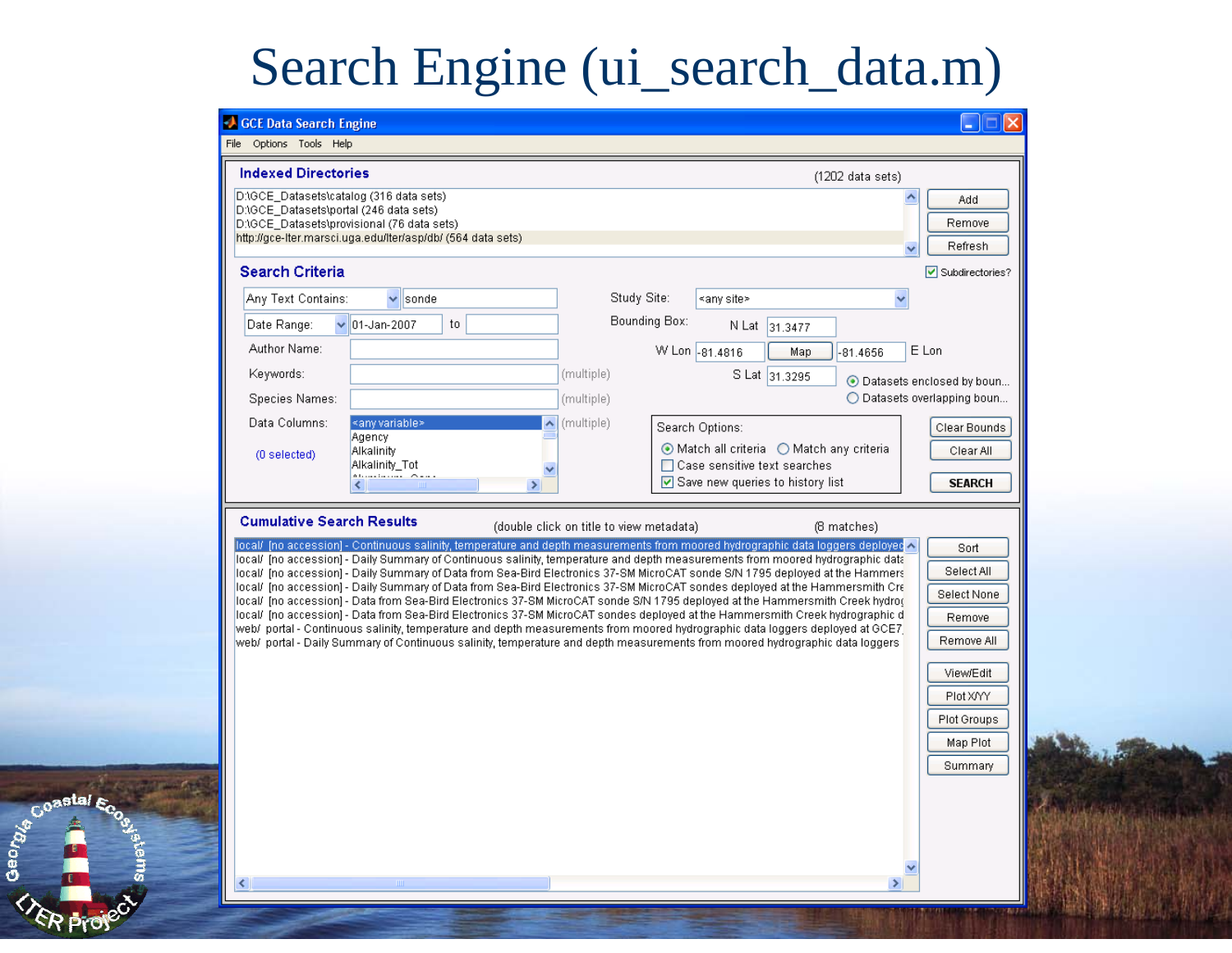# Data Editor (ui\_editor.m)

|                                                                                                                                                                                                                                                                                      | Continuous salinity, temperature and depth measuremen  _                                             |                                                                                                                   |  |
|--------------------------------------------------------------------------------------------------------------------------------------------------------------------------------------------------------------------------------------------------------------------------------------|------------------------------------------------------------------------------------------------------|-------------------------------------------------------------------------------------------------------------------|--|
| File Edit Metadata                                                                                                                                                                                                                                                                   | Tools Misc Window Help                                                                               |                                                                                                                   |  |
| Site (none)<br>Longitude (degrees)<br>Latitude (degrees)<br>Instrument (none)<br>Pump (none)<br>Year (YYYY)<br>Month (MM)<br>Day (DD)<br>Hour (hr)<br>Minute (min)<br>Temperature (°C)<br>Conductivity (S/m)<br>Pressure (dbar)<br>Depth (m)<br>Salinity (PSU)<br><b>Column Name</b> | <b>Column List (select to display properties)</b><br>Date (serial day (base 1/1/0000) - GMT)<br>Site | Move First<br>Move Up<br>Move Down<br>Move Last<br>Preview<br>Histogram<br>Manual QC<br>Add.<br>Delete<br>Restore |  |
| <b>Column Units</b>                                                                                                                                                                                                                                                                  | none                                                                                                 | Convert                                                                                                           |  |
| <b>Description</b>                                                                                                                                                                                                                                                                   |                                                                                                      |                                                                                                                   |  |
|                                                                                                                                                                                                                                                                                      | Nearest nominal GCE-LTER sampling site                                                               | v                                                                                                                 |  |
| <b>Data Type</b>                                                                                                                                                                                                                                                                     | integer (d)                                                                                          |                                                                                                                   |  |
| <b>Variable Type</b>                                                                                                                                                                                                                                                                 | categorical values (nominal)                                                                         |                                                                                                                   |  |
| <b>Numerical Type</b>                                                                                                                                                                                                                                                                | discrete/interval (discrete)                                                                         |                                                                                                                   |  |
| <b>Precision</b><br><b>Flag Criteria</b>                                                                                                                                                                                                                                             | lo.<br>decimal places                                                                                | Edit                                                                                                              |  |
|                                                                                                                                                                                                                                                                                      | <b>WASHINGTON</b>                                                                                    |                                                                                                                   |  |

Coastal Ec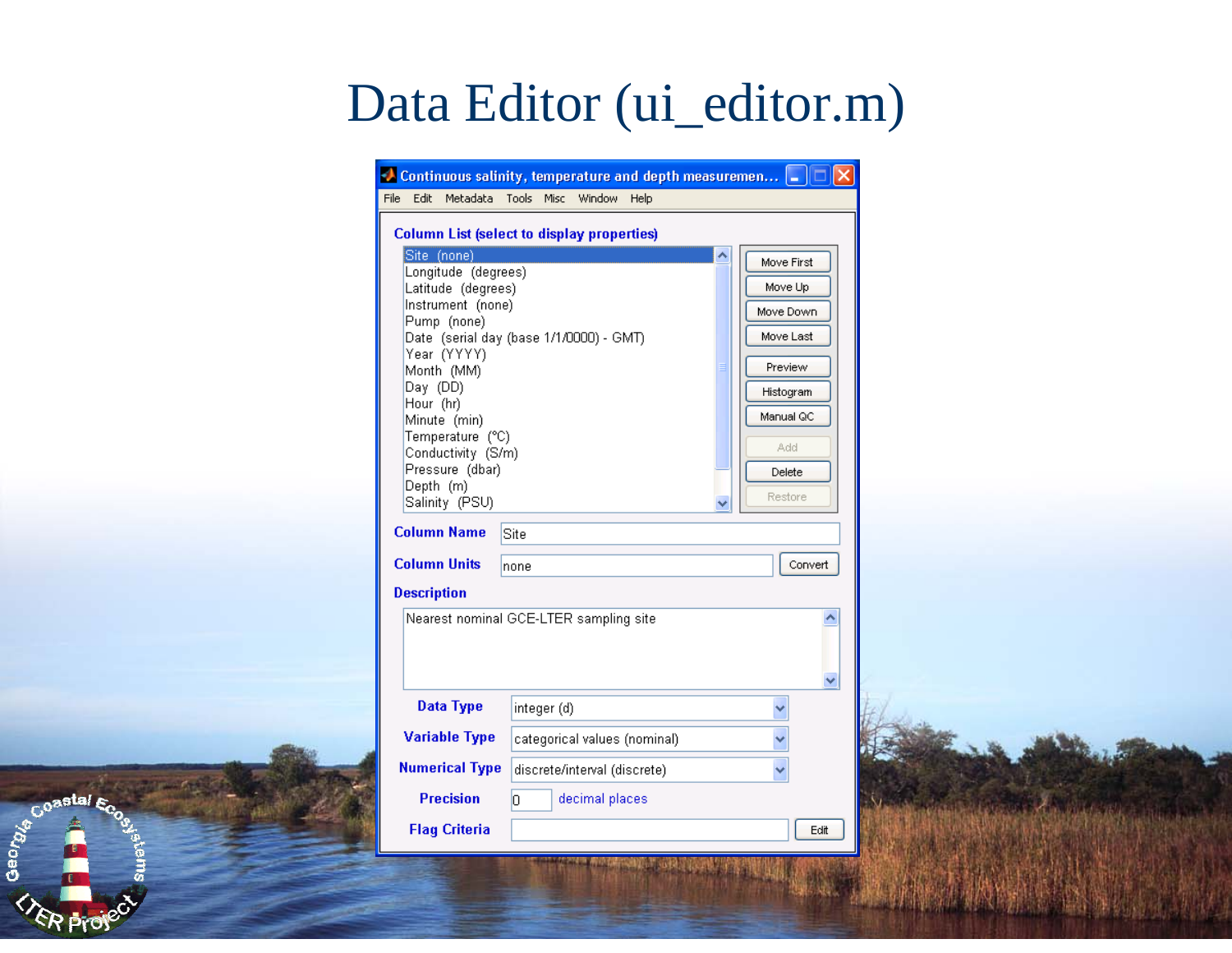# Data Viewer (ui\_datagrid.m)

| All                         | <b>Site</b> |                          | Longitude    | Latitude  | <b>Instrument</b> | Pump           | <b>Date</b>       | Year   | <b>Month</b>         | Day  |
|-----------------------------|-------------|--------------------------|--------------|-----------|-------------------|----------------|-------------------|--------|----------------------|------|
| <b>None</b>                 | (none)      |                          | (degrees)    | (degrees) | (none)            | (none)         | (serial day (base | (YYYY) | (MM)                 | (DD) |
| $\Box$ 1                    |             | $\overline{7}$           | -81.475500   | 31.338383 | 2398              | $\overline{0}$ | 733043.000000     | 2007   | $\overline{1}$       |      |
| $\square$ 2                 |             | $\overline{7}$           | $-81.475500$ | 31.338383 | 2398              | $\mathbf 0$    | 733043.020833     | 2007   | 1                    |      |
| $\Box$ 3                    |             | $\overline{7}$           | $-81.475500$ | 31.338383 | 2398              | $\mathbf{0}$   | 733043.041667     | 2007   | $\mathbf{1}$         |      |
| $\Box$ 4                    |             | $\overline{7}$           | -81.475500   | 31.338383 | 2398              | 0              | 733043.062500     | 2007   | $\overline{1}$       |      |
| $\square$ 5                 |             | $\overline{7}$           | $-81.475500$ | 31.338383 | 2398              | $\mathbf{0}$   | 733043.083333     | 2007   | $\mathbf{1}$         |      |
| $\Box$ 6                    |             | $\overline{7}$           | -81.475500   | 31.338383 | 2398              | $\mathbf 0$    | 733043.104167     | 2007   | $\mathbf{1}$         |      |
| $\Box$ 7                    |             | $\overline{7}$           | $-81.475500$ | 31.338383 | 2398              | $\mathbf{0}$   | 733043.125000     | 2007   | $\overline{1}$       |      |
| $\Box$ 8                    |             | $\overline{t}$           | $-81.475500$ | 31.338383 | 2398              | 0              | 733043.145833     | 2007   | $\mathbf{1}$         |      |
| $\Box$                      |             | $\overline{7}$           | $-81.475500$ | 31.338383 | 2398              | $\mathbf 0$    | 733043.166667     | 2007   | $\overline{1}$       |      |
| $\square$ 10                |             | $\overline{7}$           | $-81.475500$ | 31.338383 | 2398              | $\mathbf 0$    | 733043.187500     | 2007   | $\overline{1}$       |      |
| $\Box$ 11                   |             | $\overline{7}$           | $-81.475500$ | 31.338383 | 2398              | 0              | 733043.208333     | 2007   | $\mathbf{1}$         |      |
| $\Box$ 12                   |             | $\overline{7}$           | $-81.475500$ | 31.338383 | 2398              | $\circ$        | 733043.229167     | 2007   | $\overline{1}$       |      |
| $\Box$ 13                   |             | $\overline{7}$           | $-81.475500$ | 31.338383 | 2398              | $\mathbf 0$    | 733043.250000     | 2007   | $\vert$              |      |
| $\Box$ 14                   |             | $\overline{7}$           | -81.475500   | 31.338383 | 2398              | 0              | 733043.270833     | 2007   | $\overline{1}$       |      |
| $\Box$ 15                   |             | $\overline{7}$           | $-81.475500$ | 31.338383 | 2398              | $\Omega$       | 733043.291667     | 2007   | $\overline{1}$       |      |
| $\Box$ 16                   |             | $\overline{\mathcal{L}}$ | $-81.475500$ | 31.338383 | 2398              | $\mathbf 0$    | 733043.312500     | 2007   | $\overline{1}$       |      |
| $\square$ 17                |             | $\overline{7}$           | -81.475500   | 31.338383 | 2398              | $\mathbf 0$    | 733043.333333     | 2007   | $\blacktriangleleft$ |      |
| $\Box$ 18                   |             | $\overline{7}$           | $-81.475500$ | 31.338383 | 2398              | $\mathbf 0$    | 733043.354167     | 2007   | 1                    |      |
| $\Box$ 19                   |             | $\overline{7}$           | $-81.475500$ | 31.338383 | 2398              | $\mathbf{0}$   | 733043.375000     | 2007   | $\mathbf{1}$         |      |
| $\Box$ 20                   |             | $\overline{7}$           | $-81.475500$ | 31.338383 | 2398              | $\mathbf 0$    | 733043.395833     | 2007   | $\overline{1}$       |      |
| $\Box$ 21                   |             | 7                        | $-81.475500$ | 31.338383 | 2398              | $\mathbf 0$    | 733043.416667     | 2007   | $\overline{1}$       |      |
| $\Box$ 22                   |             | $\overline{7}$           | $-81.475500$ | 31.338383 | 2398              | $\mathbf 0$    | 733043.437500     | 2007   | $\mathbf{1}$         |      |
| $\Box$ 23                   |             | $\overline{7}$           | $-81.475500$ | 31.338383 | 2398              | $\mathbf{0}$   | 733043.458333     | 2007   | $\overline{1}$       |      |
| $\Box$ 24                   |             | $\overline{t}$           | $-81.475500$ | 31.338383 | 2398              | $\mathbf 0$    | 733043.479167     | 2007   | $\overline{1}$       |      |
| $\overline{\phantom{0}}$ 25 |             | $\overline{7}$           | -81.475500   | 31.338383 | 2398              | $\mathbf{0}$   | 733043.500000     | 2007   | $\mathbf{1}$         |      |
|                             |             |                          |              |           |                   |                |                   |        |                      |      |
| <b>Dastal 4</b><br>stems    |             |                          |              |           |                   |                |                   |        |                      |      |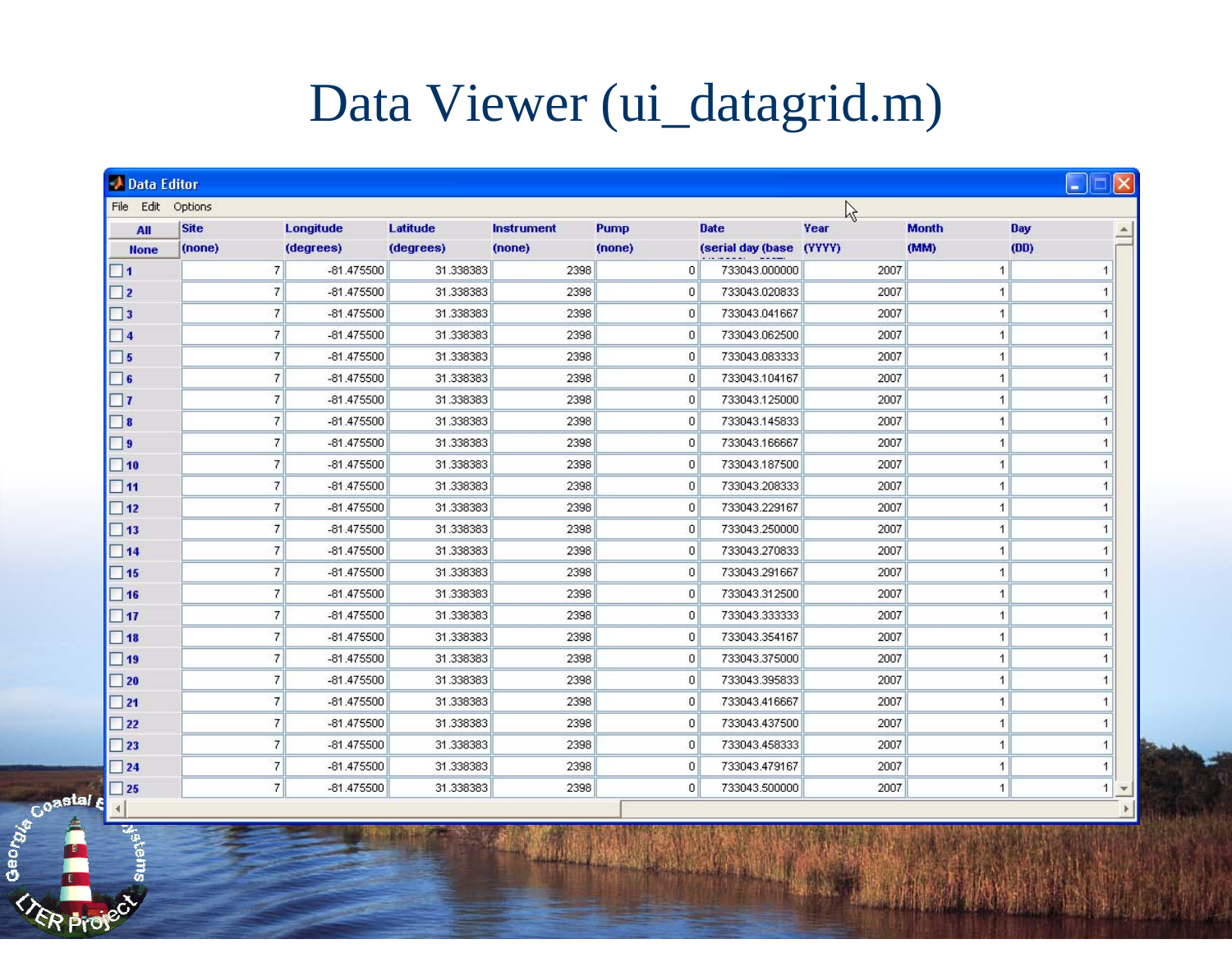### Command Line



Coastal &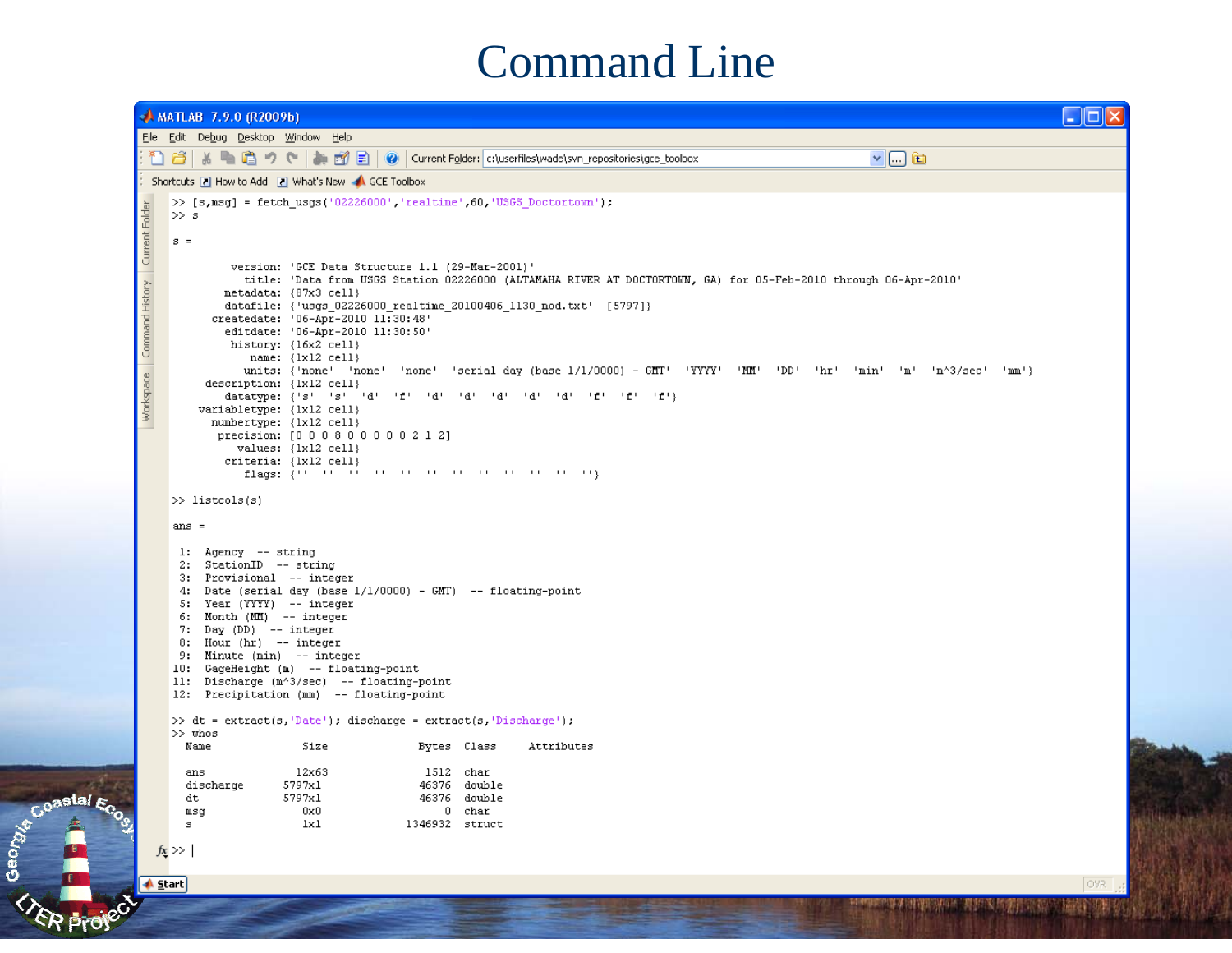## Current Toolbox Use

- F Major use is GCE data processing, harvesting, distribution
- k. Also used for general data mining, instrument data acquisition
	- $\blacktriangleright$ Internet Import: USGS NWIS, NOAA HADS, LTER ClimDB
	- $\blacktriangleright$ File Import: NOAA NCDC, NERR CDMO, generic MATLAB, generic text
	- $\blacktriangleright$ Instruments: Seabird ctd/sonde, Campbell loggers, Hydrolab, Aquatroll, Hobo Tidbit
- k. Being used by other LTER sites (CWT, SEV, PIE?, VCR?)
- F ~3000 downloads by non-GCE web visitors to date
- k. Potentially very beneficial for GCE data users, but under-used
	- $\triangleright$  Customize data set layout, format for analyses
	- $\blacktriangleright$ Handle QA/QC flagged and missing values
	- $\blacktriangleright$ Re-sample data (date-time aggregation, grouping, binning)
	- $\blacktriangleright$ Convert units, harmonize column names for comparison with other data